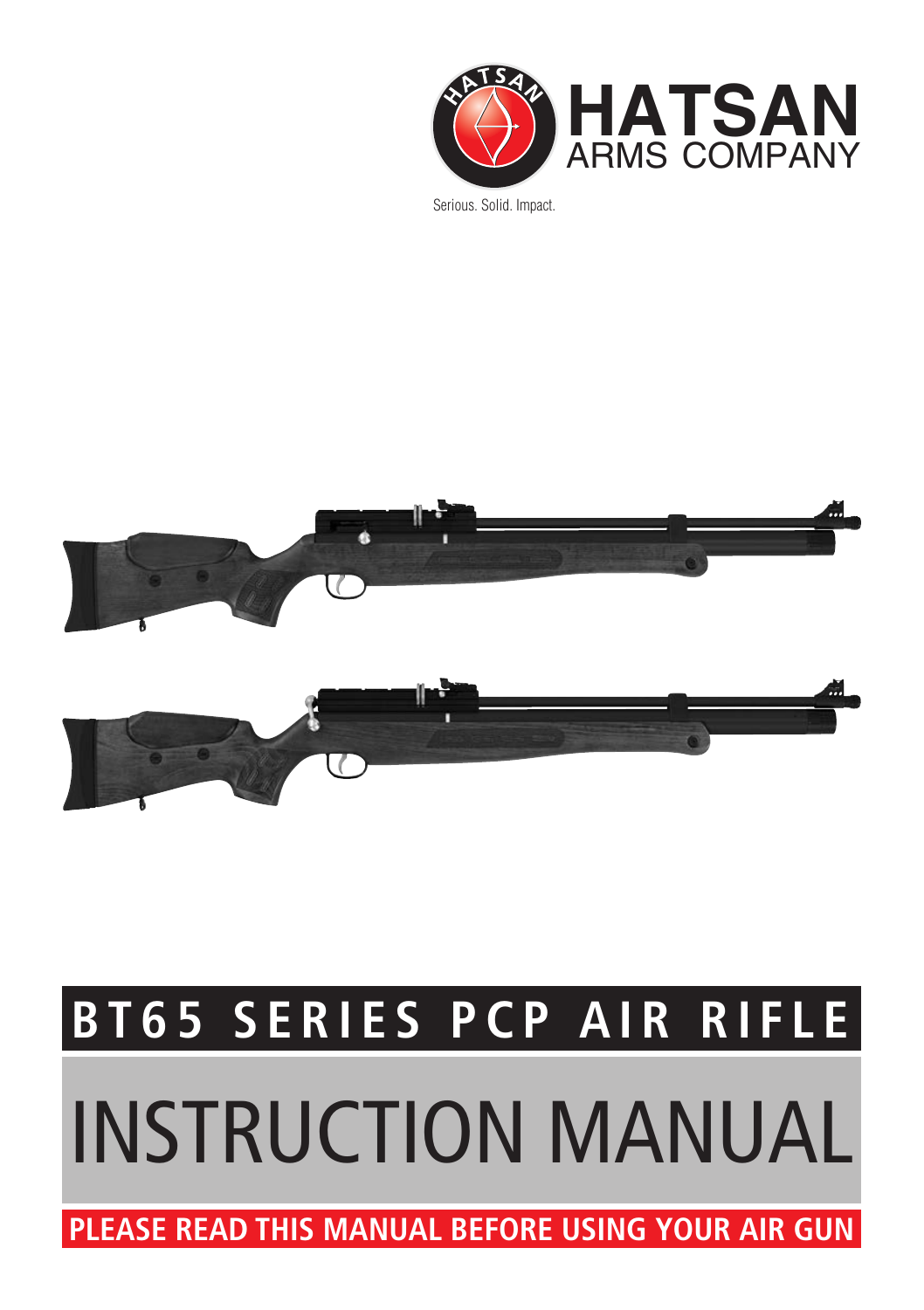Thank you for choosing HATSAN BT65 PCP air rifle.

Always use caution when operating this rifle. Learn and obey the laws of your state and/or country, and be responsible in your use of this air rifle. Please read this manual completely before handling or shooting your air gun. It's the sole responsibility of the user to use this air gun properly and safely.

Your air rifle contains many features which gives greater handling, greater accuracy and enjoyment:

- Dovetail groove receiver for both 11mm and 22mm scope mounts.
- Overall blued finish
- Precision rifled steel barrel for accuracy
- Manual Safety
- Synthetic or wooden stock all with elevation adjustable comb
- Stock length of pull and stock fit adjustable rubber recoil pad
- Adjustable rear & front sight with fiber optic.
- Quattro Trigger: 2-stage full adjustable match trigger for trigger travel and trigger load.
- Metal trigger
- Detachable air cylinder tube enabling to use spare air cylinders
- Built-in pressure gauge to monitor the cylinder pressure
- Standard quick-fill nozzle & air cylinder discharging cap
- 10 shot magazine (9 shot in .25 / 6.35mm caliber)
- Side bolt or rear bolt action

## Warning!

**1. Each HATSAN BT65 PCP air rifle contains pressurized air and should only be dismantled by a competent gunsmith. Do not attempt to dismantle the rifle if the rifle is partially or fully charged, except for removal and replacement of the air cylinder. Serious injury and/or damage may result if this instruction is ignored.** 

**Never shoot the rifle when the air cylinder is removed or empty. This may damage your rifle. Never attempt to dismantle the air cylinder parts or air gauge when the air cylinder is fully or partially charged. Serious injury and/or damage may result if this instruction is ignored.**

- **2. Don't use BB pellets with your rifle and use only factory manufactured waisted pellets.**
- **3. HATSAN BT65 PCP air rifle is designed specifically for use with dry compressed air. NO OTHER GAS OR GAS COMBINATION MUST BE USED.**

**The rifle may be filled from a diver's bottle, a suitable compressor or by using a hand pump specifically made to fill pre-charged air guns.**

**MAXIMUM SAFE WORKING PRESSURE (SWP) : 200 BAR.**

**RECOMMENDED FILL PRESSURE : 190 BAR**

## GENERAL INSTRUCTIONS

BT65 series may have rear & front sight assembled at factory. If not, you should mount Scopes and other alternate optic sights before use. Scopes and other alternate optic sights can also be mounted on BT65 having rear & front sight.

Before using your new air rifle check if it is fully charged and abide the below basic safety rules: Basic Safety Rules:

- 1. Treat every rifle as if it is loaded.
- 2. Never point the rifle at anyone, or allow anyone to point a rifle at you, even if you know it is not loaded.
- 3. Always carry the rifle so that the direction of the muzzle is under control, even if you stumble.
- 4. Always be sure of your target and what lies behind it before firing your rifle.
- 5. Never leave a loaded rifle unattended.
- 6. Beware of targets that tend to cause ricochets
- 7. It is recommended that eye & ear protection is worn when charging the cylinder and when shooting.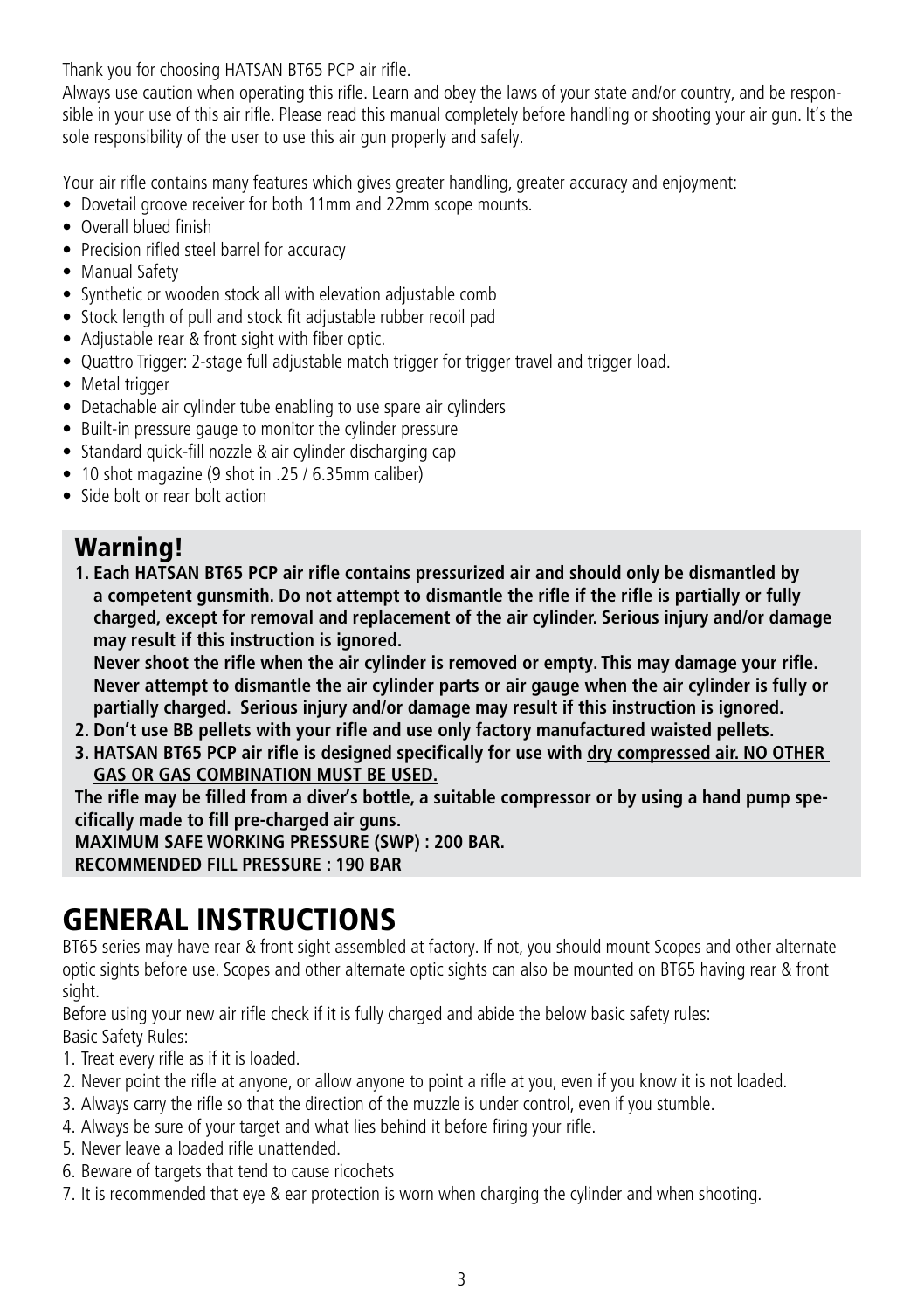# Section I. SPECIFICATIONS

BT65 is a 10 shot (9 shot in .25 / 6.35mm caliber), pre-charged, manual loading, pneumatic air rifle with detachable air cylinder tube (255cc)

It is available .177 (4.5mm), .22 (5.5mm) and .25 (6.35mm) caliber.

| <b>Barrel Length</b>           | 585mm / 23"    |
|--------------------------------|----------------|
| <b>Overall Length</b>          | 1085mm / 42.7" |
| Weight                         | 4.3kg / 9.4lbs |
| Maximum cylinder fill pressure | 200 Bar        |

## **Maximum Muzzle Velocity/Energy:**

1250fps (380m/s) in cal .177 (4.5mm), Energy 40Joules / 30ft.lbs 1180fps (360m/s) in cal.22 (5.5mm), Energy 61Joules / 45ft.lbs 1090fps (330m/s) in cal.25 (6.35mm), Energy 71Joules / 52ft.lbs

\* Above maximum muzzle velocity figures may differ depending on the pellet weight & shape.

\* The energy restriction of a particular country can be achieved by the reduction in the muzzle velocity. The above maximum velocity figures are obtained when there is no energy restriction on the air rifle and when measured at optimum pressure value in the air tube. As a nature of PCP air rifles the velocity starts low at maximum pressure level in the air tube, then starts to increase and gets to the maximum at optimum pressure value in the air tube; and then it starts to decrease again as the pressure in the air cylinder gets too low.

# Section II. BASIC PARTS OF YOUR GUN

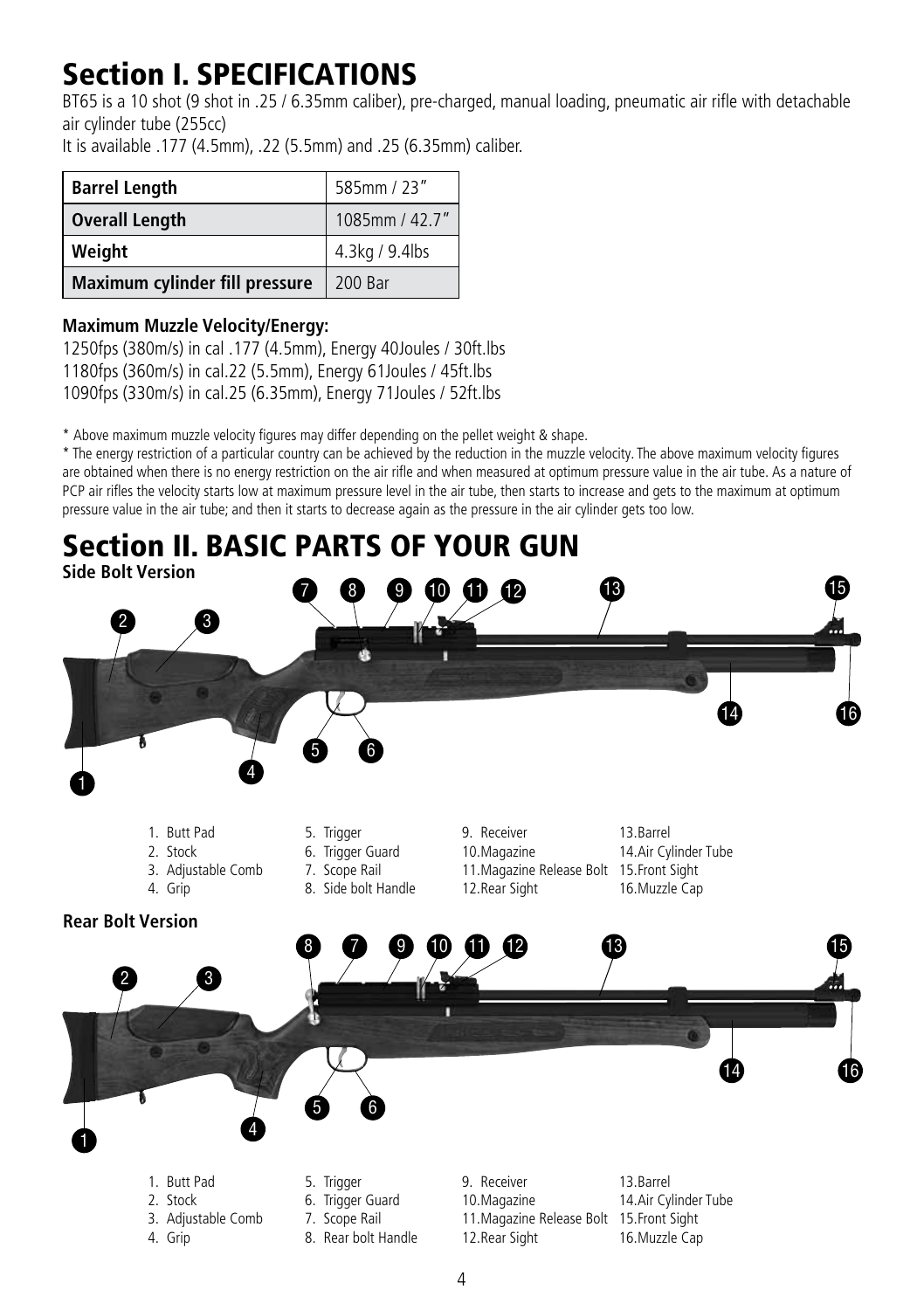# Section III. MANUAL SAFETY

Safety button can be set to 'ON' and 'OFF' position manually.

- To set the safety to 'ON', pull safety button. In this position, the trigger cannot be pulled and the gun cannot be fired. (Fig.1)
- To remove the safety to 'OFF', push safety button. In this position, the gun is ready to shoot. (Fig. 2)



*Fig. 1 Fig. 2*

**CAUTION: Until you are actually ready to shoot, keep the safety button in the "ON" position (Fig. 1).**

# Section V. QUATTRO TRIGGER

Your air rifle is equipped with Quattro trigger, (Fig. 3), you can adjust "trigger travel" & "trigger pull" as follows:

**BOLT#1** is for trigger pull force adjustment.

For less trigger pull force prior to discharge, rotate BOLT #1 clockwise; and vice versa.

**BOLT#2** is for trigger travel adjustment.

For less trigger travel prior to discharge, rotate BOLT #2 clockwise; and vice versa.

**BOLT#3** is for adjusting the trigger force to pull the trigger till the end of 1st stage. When this is turned clockwise, this force increases; and vice versa. *Fig. 3*



## Section VI. MICRO ADJUSTABLE REAR-SIGHT & ADJUSTABLE FRONT SIGHT **KNOB#2**

Your air rifle come with fiber optic rear & front sight fitted-except on models with fixed noise-dampener whereas you should fit a scope or other alternate optic sights..

The rear-sight is a sensitive device and can be adjusted both for elevation and windage.

Windage adjustment

- If the shot is deflected to the left of the target, turn the KNOB1 clockwise. (Fig. 4)
- If the shot is deflected to the right of the target, turn the KNOB1 counter-clockwise. (Fig. 4)

## **Elevation adjustment**

- If the shot is too high, turn KNOB2 clockwise. (Fig. 4)
- If the shot is too low, turn KNOB2 screw counter-clockwise. (Fig. 4) **Further elevation adjustment is possible by means of the adjustable front sight.**
- If the shot is too high, turn KNOB3 clockwise. (Fig. 5)
- If the shot is too low, turn KNOB3 counter-clockwise. (Fig. 5)

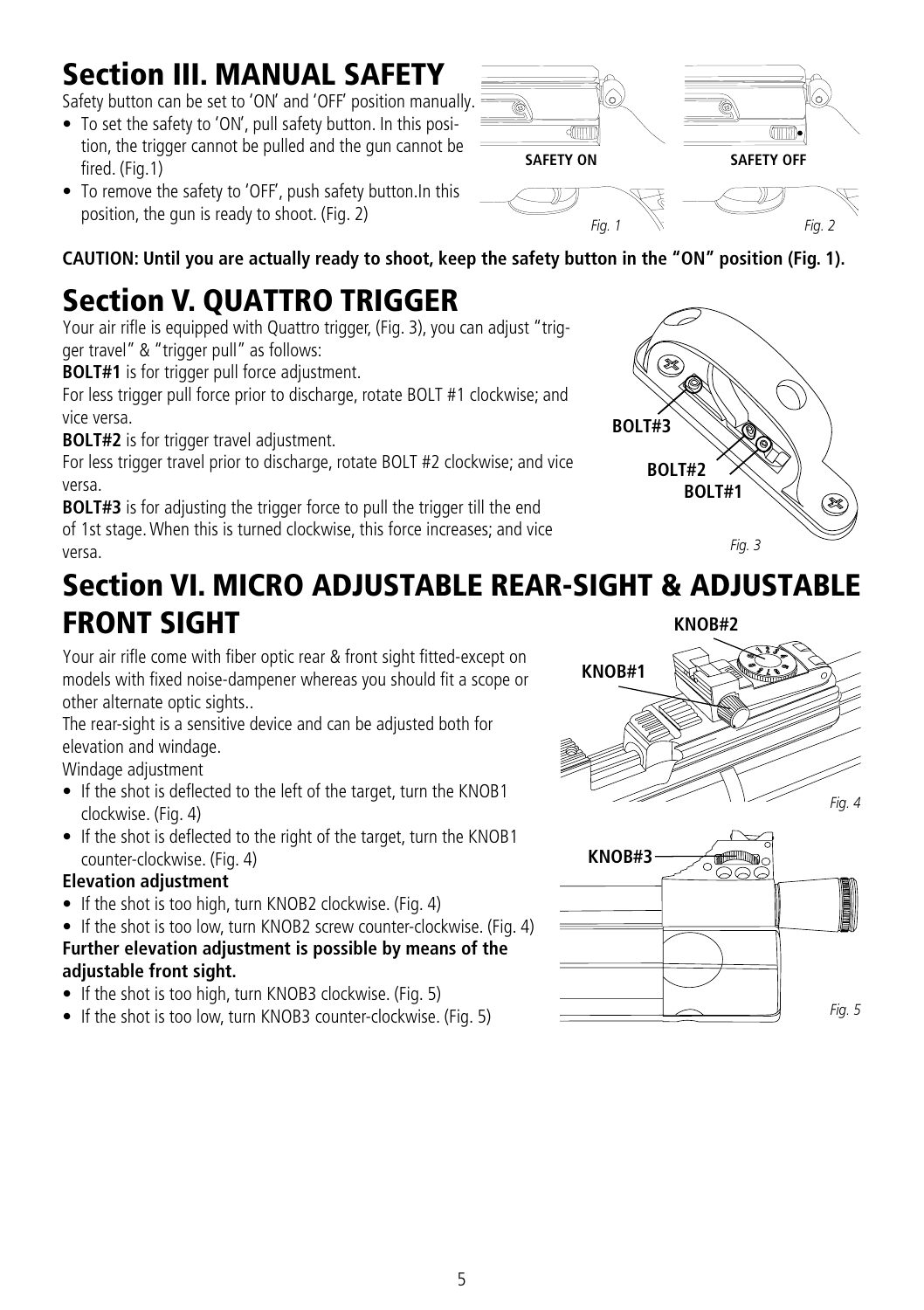# Section VI. OPERATING INSTRUCTIONS

Fit the filler nozzle to the air-line of the charging equipment, which must incorporate a pressure gauge. Ensure both filler nozzle and rifle filler hole are clear from dirt and push the nozzle into the filler hole. Fill the rifle to the cylinder pressure quoted previously in this manual. Do not exceed the maximum fill pressure as this will reduce the velocity of the rifle and may damage rifle components. When using the divers bottle, refill the rifle slowly to prevent the heat created by the filling operation damaging the rifles components.

\*Undo the bleeder valve on the hose before disconnecting the fill nozzle from the rifle. You can assemble spare air cylinder to your rifle. In order to do that, first remove the air cylinder mounted on the rifle by turning it counter-clockwise. Then assemble the spare air cylinder by aligning and rotating it clockwise.

## **Loading the rifle & shooting**

- 1. The magazine comes in the box as not assembled on the air rifle for safety purposes. It incorporates a raised boss on its rear face and can only be fitted one way to the rifle. It rotates clockwise when viewed from the rear of the rifle. The groove on the side of the barrel housing allows you to observe whether the next magazine chamber about to rotate into alignment with the barrel is loaded with a pellet or empty.
- 2. To fit the magazine on the air rifle; lift the cocking bolt, pull it backwards and lock it in the rear. (Fig. 6, Fig. 7). **THIS OPERATION COCKS THE TRIGGER MECHANISM/HAMMER ASSEMBLY. IF THE SAFETY IS SET TO OFF POSITION AND THE TRIGGER IS PULLED, THE RIFLE WILL DISCHARGE.** Push forward the magazine release bolt and lock it upwards. Remove the magazine by pulling it to the right. (Fig.

8) 3. Load pellets through the rear of the magazine. (Fig.9). Push the pellet noses through the retaining O-ring until their skirts lie flush or below the bottom of the magazine face.

4. Place the loaded magazine in its place and unlock magazine release bolt by pulling it downwards so it locks back to its place under spring load. (Fig.10). If necessary rotate the magazine counter-clockwise until its movement is arrested by the magazine stop.

**DO NOT CLOSE THE COCKING BOLT / MAGAZINE RELEASE BOLT UNTIL YOU ARE READY TO FIRE. ENSURE THE COCKING BOLT IS FULLY CLOSED BEFORE FIRING THE RIFLE AS ITS PERFORMANCE WILL BE AFFECTED IF NOT FULLY CLOSE.**



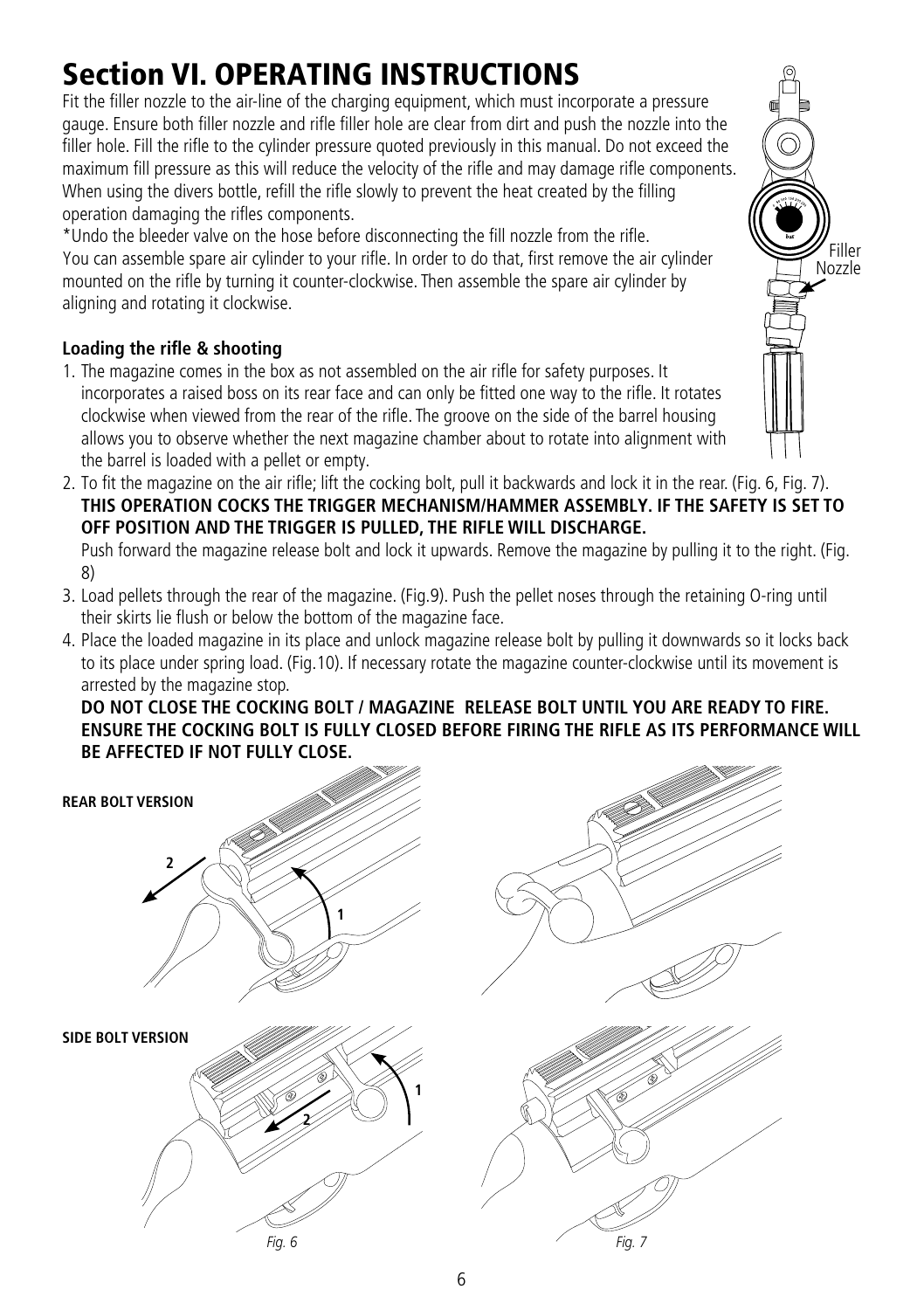- 5. Close cocking bolt and lock it in the rear position.
- 6. Sight-in either with sights or other optic sights; disengage safety and get ready for shooting.
- 7. Pull the trigger gently and the rifle will fire.
- 8. To reload rifle, pull the cocking bolt fully and close so the next pellet is indexed with the barrel. Then repeat above items 6 & 7.



**Note:** As the pellets are used and the magazine rotates, its empty chambers become visible above the barrel housing. These chambers may be refilled as they are revealed without removing the magazine if desired.

**Note:** You cannot cock the rifle and index the next pellet in the magazine unless you shoot the previous pellet in the barrel. This is because of a feature which prevents more than one pellet being loaded in the barrel which may cause damage to the rifle.

## **Comb Adjustment:**

The comb is adjustable for elevation. Simply loosen the 2 screws located beneath the comb and adjust the comb elevation suitable to your aiming position. Then tighten the screws so the comb becomes solid. The screws can be adjusted with a suitable screw driver or with a coin.

## **Stock Length of Pull Adjustment**

The butt pad is adjustable for stock length of pull. Simply loosen the 2 screws located on the left side of stock comb and adjust the comb elevation suitable to your aiming position. Then tighten the screws so the comb becomes solid. The screws can be adjusted with a suitable screw driver or with a coin.

## **Butt Bad Adjustment:**

The butt pad is adjustable for height and it rotates slightly over stock providing you the perfect height and angle of the butt pad. In order to adjust the butt pad, simply loosen the bolt in the butt pad with a suitable allen wrench and heighten or lower it according to shooting conformance. Then tighten the bolt.



## Section VII. MAINTENANCE

## Warning!

**Never attempt to disassemble this rifle when it is charged, except for removal and replacement of the air cylinder. Never fire the rifle when the air cylinder is removed or empty. Failure to obey this instruction could result in damage to your rifle.**

**Never lubricate inside the barrel as this will affect the accuracy & grouping of the rifle in negative manner.**

Occasionally apply proper mineral based oils sparingly to the following parts:

- The trigger mechanism  $\bullet$  The pellet probe  $\bullet$  The cocking lever sliding surface
- The stern of the magazine pin and the magazine release. The magazine axis hole and the outer O-ring. **DO NOT OVER-LUBRICATE THE RIFLE!**
- It is recommended to clean the barrel with a cleaning rod every 500 shots. Never lubricate inside the barrel.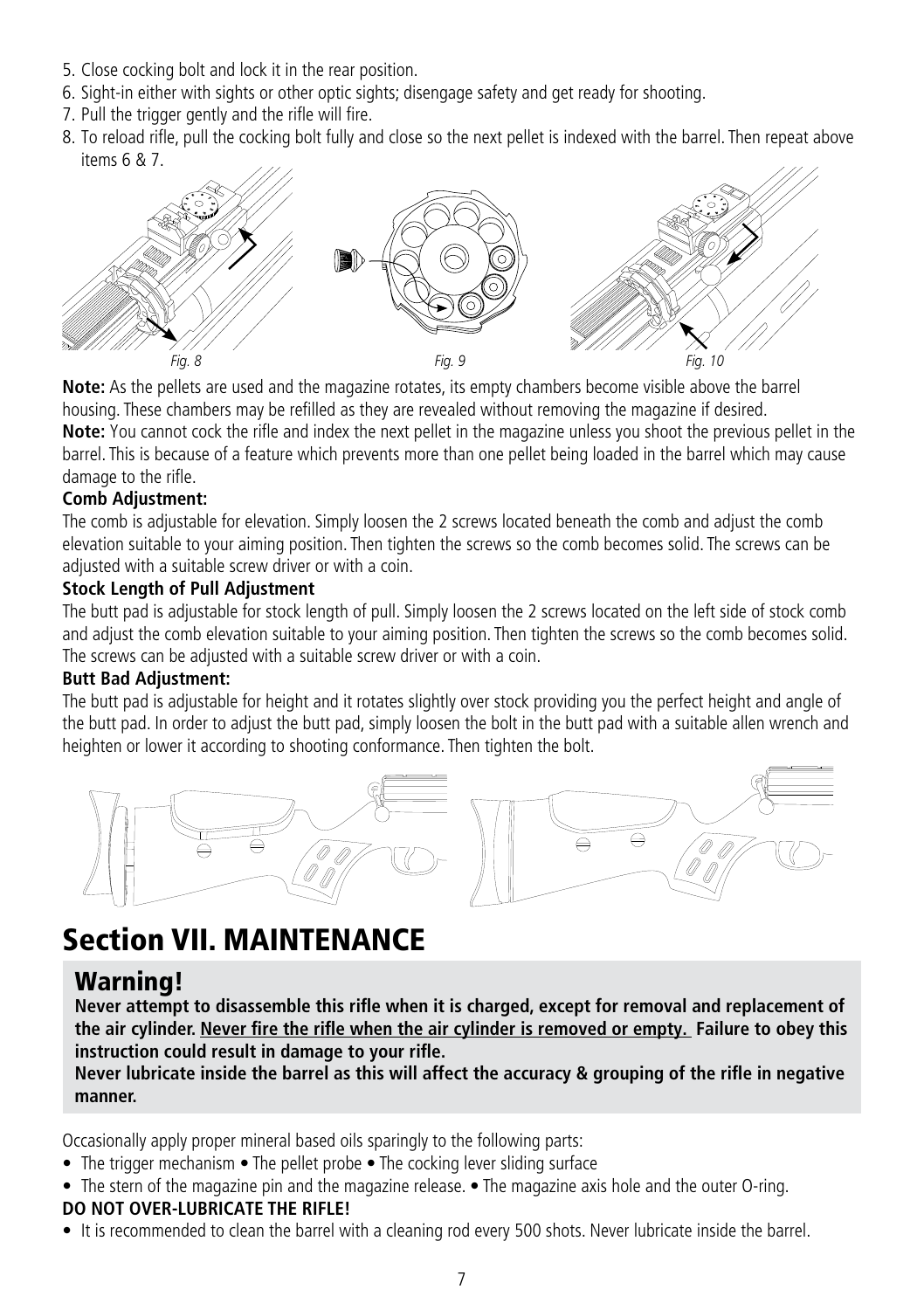- Before you begin oiling or cleaning your air gun, always check to make sure it is unloaded.
- Always be sure your gun barrel is clean and not blocked.
- After cleaning ensure that no cleaning patch or other obstruction remains in the barrel.
- Annually, take your air gun to a gunsmith even if it seems to be working well, since some issues in your gun may not be apparent from external examination.
- Take your air gun to a gunsmith if water, sand, etc. enters the internal mechanism of the air gun, for complete cleaning. • Dangerous conditions may occur if you do not keep your air gun clean and working properly.

## **Quick Fill Nozzle O-Rings Replacement**

After a period of time, the O-rings on the fill nozzle will need to be replaced. The need for this will become noticeable if air is heard leaking from the nozzle or the nozzle ejected from the rifle while charging the rifle. Always ensure to replace both O-rings.

## **Magazine O-rings Replacement**

The O-ring which retains the pellets in the magazine will need to be replaced after many hundreds of shots have been fired. Its replacement becomes apparent when the rifle's cocking lever becomes stiff to operate. Repositioning the O-ring in its groove may also overcome the stiffness. Lightly oil the replacement O-ring before fitting.

## **Safety Measures & Warnings**

- This air gun will fire if cocked, loaded, safety disengaged and trigger pulled.
- Air guns are not toys. Never let young children use an air gun unsupervised. Adult supervision is strictly required during use. Misuse or careless use may cause serious injury or death.
- Learn how your air gun operates and safe gun handling procedures before loading and using it.
- **• ALWAYS USE EYE & HEARING PROTECTION AND MAKE BYSTANDERS USE THE SAME.** Failure to do so may result in eye injuries and permanent hearing loss.
- Do not point at anything you do not intend to shoot even though the gun is unloaded. Always keep the gun pointed in a safe direction. • Never pull a gun toward you by the muzzle.
- Always aim at a safe target, taking care that it does not conceal any other object.
- Before you fire, consider where the pellet will travel should you miss your intended target, thus ensuring no damage or harm could result.
- Be sure of your target before you pull the trigger. Never shoot at sounds.
- When shooting, always have a safe shooting range, that is; have a safe area for shooting, a safe distance between you and the target, and a safe backstop to trap the pellets and hold the target.
- Do not fire at a target, which allows ricochets or deflections. Do not fire into or at water.
- Do not fire at or near power lines or insulators. Be especially careful in wooded areas where power lines may not be as visible.
- Do not load the gun until you are ready to shoot.
- Always keep your fingers away from the trigger & muzzle during cocking and handling.
- Do not walk, run or jump when carrying a loaded or cocked air gun. A loaded or a cocked gun should never be carried inside a vehicle, house, camp or public place. Never climb a tree or fence or jump a ditch with a loaded gun. In such a case, first unload it and hand the gun to a friend or place it on the ground on the other side of the obstacle before crossing yourself.
- When transporting the gun, keep it unloaded and 'on safe'.
- Always keep the gun 'on safe' until you are ready to shoot even if the gun is unloaded.
- Do not put the gun away loaded and unattended.
- • Always check to see if the gun is 'on safe' and unloaded when getting it from another person or from storage.
- Always keep the air gun and/or pellets out of the reach of children. Keep the air gun and pellets in separate places, better if under lock and key.
- Do not attempt to disassemble or tamper with your gun. Use a competent gunsmith. Many air guns contain powerful springs or high pressure air cylinders which can cause serious injury if released in an uncontrolled manner.
- Always handle and treat your gun as though it were loaded.
- Improper use or handling of air guns is not the responsibility of the manufacturer or distributor, under any circumstances. The user is responsible for any harm, which may be caused.
- Think first, fire second. Don't rely on any mechanical safety. Half safe is not safe.
- Air guns should never be used under the influences of alcohol or drugs.